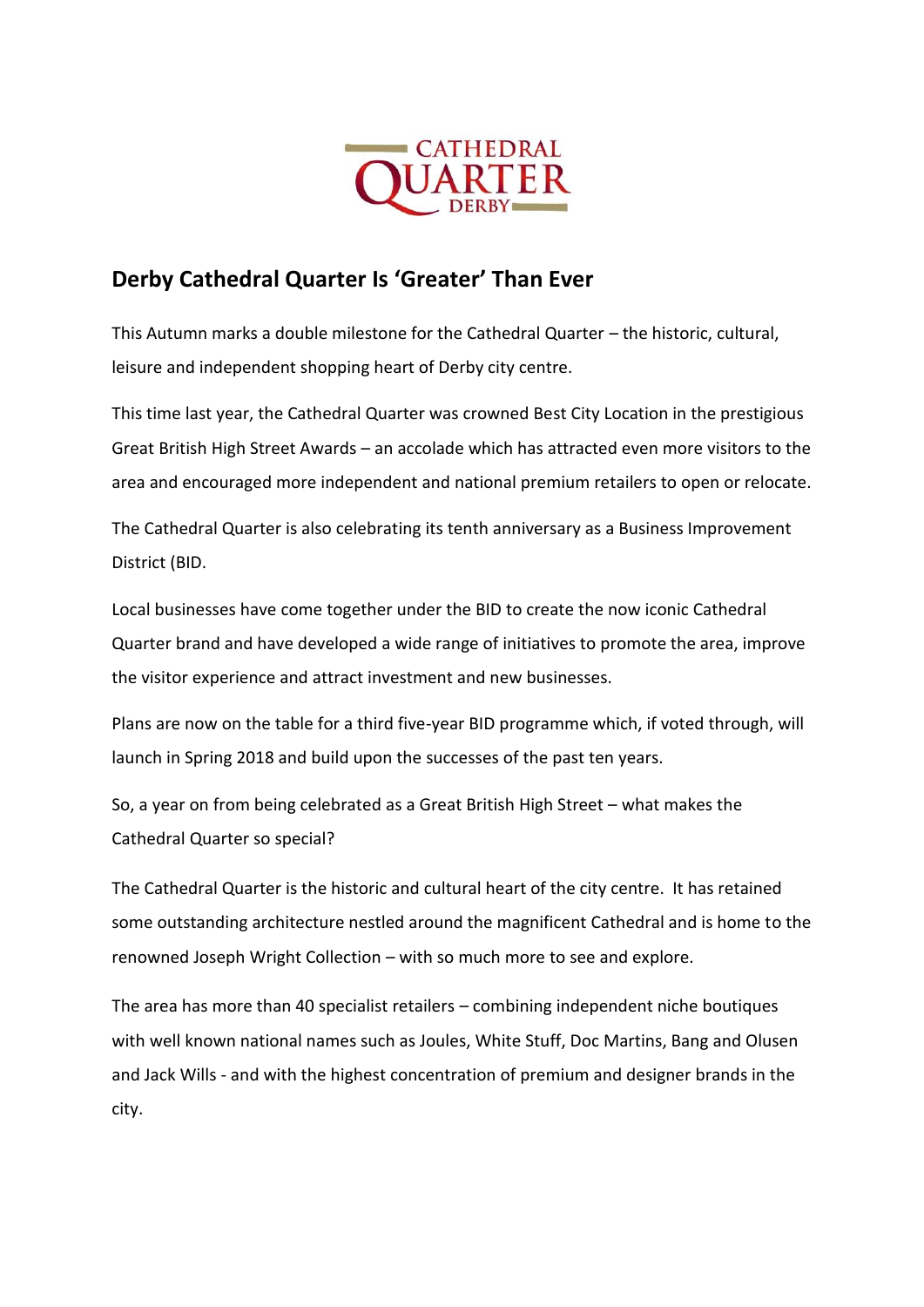The historic Market Hall is a one-stop destination for everything from fresh produce to fashion and giftware and recently celebrated its 100<sup>th</sup> year anniversary.

Everyone deserves to be pampered and the Cathedral Quarter has nearly 50 hair, health and beauty salons for men and women.

Daytime entertainment is an important part of any thriving city centre and the Cathedral Quarter has its own special CQ Saturdays free street entertainment programmes for summer and then Christmas with an array of music, dance, comedy and street theatre.

This Christmas the Cathedral Quarter will again welcome the festive outdoor ice rink which is an annual favourite for skating fans young and old.

The area is particularly renowned as a foodie paradise. There are more than 100 places to eat and drink with a world of choice and cuisine to suit everyone's palate and pocket and local venues regularly dominate the annual Derby Food and Drink Awards.

Derby city centre, and particularly the Cathedral Quarter, has national Purple Flag status – celebrating it as a safe and inclusive evening destination, with Derby winning the ATCM Night Time Economy Management Award for 2017As well a range of bars, pubs and restaurants there is a wealth of venues to enjoy a special evening out, from contemporary dance performances at Déda to a range of films for all the family at QUAD.

Visitors to the Cathedral Quarter are matched in numbers by the large numbers of people who work and study in the area at the vast business community of professional firms, creative industries as well as college and university campuses and enjoy a great work/life balance in vibrant surroundings.

Travelling to and from the Cathedral Quarter couldn't be easier. The area is close to the main Derby Bus Station. Numerous taxi ranks border the pedestrianised areas and extensive parking is available at one of the surface and multi storey car parks – offering thousands of places from as little as £1 per hour.

Alternatively, visitors can make a night of it at one of the first class hotels in the Cathedral Quarter – whether on a city break or visiting the city on business.